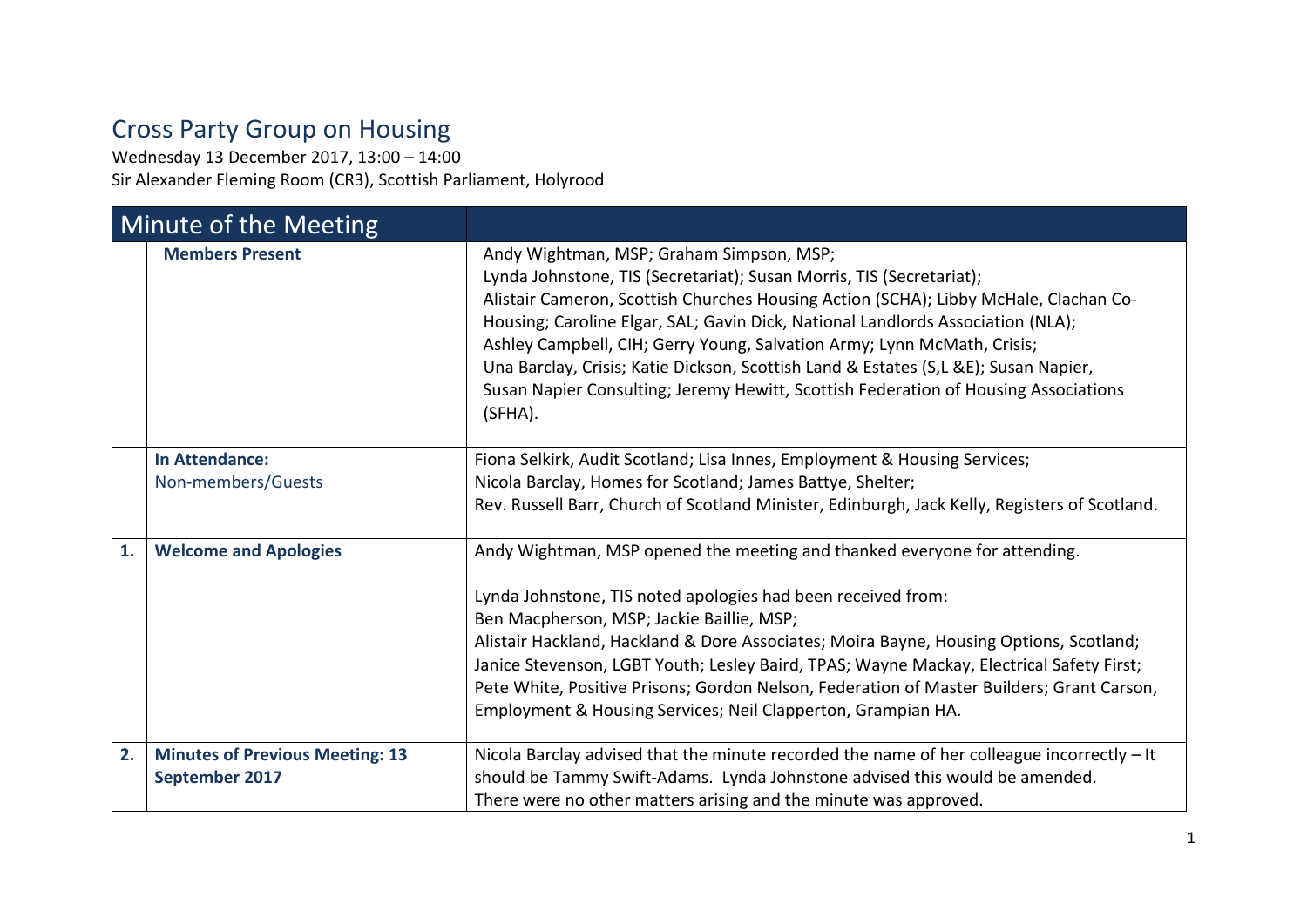| 3. | <b>Presentations</b> | Andy Wightman, MSP welcomed the speakers, noting that the presentations would be<br>addressing two very topical issues:                                                                                                                                 |
|----|----------------------|---------------------------------------------------------------------------------------------------------------------------------------------------------------------------------------------------------------------------------------------------------|
|    |                      | (1) The New Model Tenancy Agreement in the Private Rented Sector                                                                                                                                                                                        |
|    |                      | Gavin Dick, National Landlords Association (NLA), delivered a presentation outlining the key<br>features and implications of the New Model Tenancy Agreements that became effective on<br>December 1st 2017.<br>Set to make things simpler<br>$\bullet$ |
|    |                      | Agreements are open-ended - no set date                                                                                                                                                                                                                 |
|    |                      | Tenant and Landlord can end the tenancy                                                                                                                                                                                                                 |
|    |                      | New tribunal system - should help resolve issues before problems emerge<br>$\bullet$                                                                                                                                                                    |
|    |                      | Some issues still need tidying up:                                                                                                                                                                                                                      |
|    |                      | $\circ$ Sub-letting – especially students etc.                                                                                                                                                                                                          |
|    |                      | o Edinburgh particularly attractive during the festival                                                                                                                                                                                                 |
|    |                      | o How to keep the flow of properties in each academic year                                                                                                                                                                                              |
|    |                      | Evictions - new grounds make it harder for landlords to evict without reason                                                                                                                                                                            |
|    |                      | Requirement to notify of rent increases                                                                                                                                                                                                                 |
|    |                      | Where property is no longer principal place of residence it is not covered by the Act                                                                                                                                                                   |
|    |                      | Will still be a mix of Tenancy types in place over coming years as a result of tenancies<br>$\bullet$<br>that started before 1 <sup>st</sup> Dec 2017 not being affected.                                                                               |
|    |                      | Overall a positive development                                                                                                                                                                                                                          |
|    |                      | 76 page tenancy document is excessive                                                                                                                                                                                                                   |
|    |                      | James Battye, Shelter Scotland, set out the Shelter campaign and offered some reflection                                                                                                                                                                |
|    |                      | on how far the new Agreements deliver what Shelter were looking for from the changes.                                                                                                                                                                   |
|    |                      | 47% of people in housing difficulty come from the Private Rented Sector (PRS)<br>$\bullet$                                                                                                                                                              |
|    |                      | The PRS has tripled in size since 1996                                                                                                                                                                                                                  |
|    |                      | Far more families with children now housed in the PRS                                                                                                                                                                                                   |
|    |                      | PRS is increasingly home to people who can't access social rented or owner occupied                                                                                                                                                                     |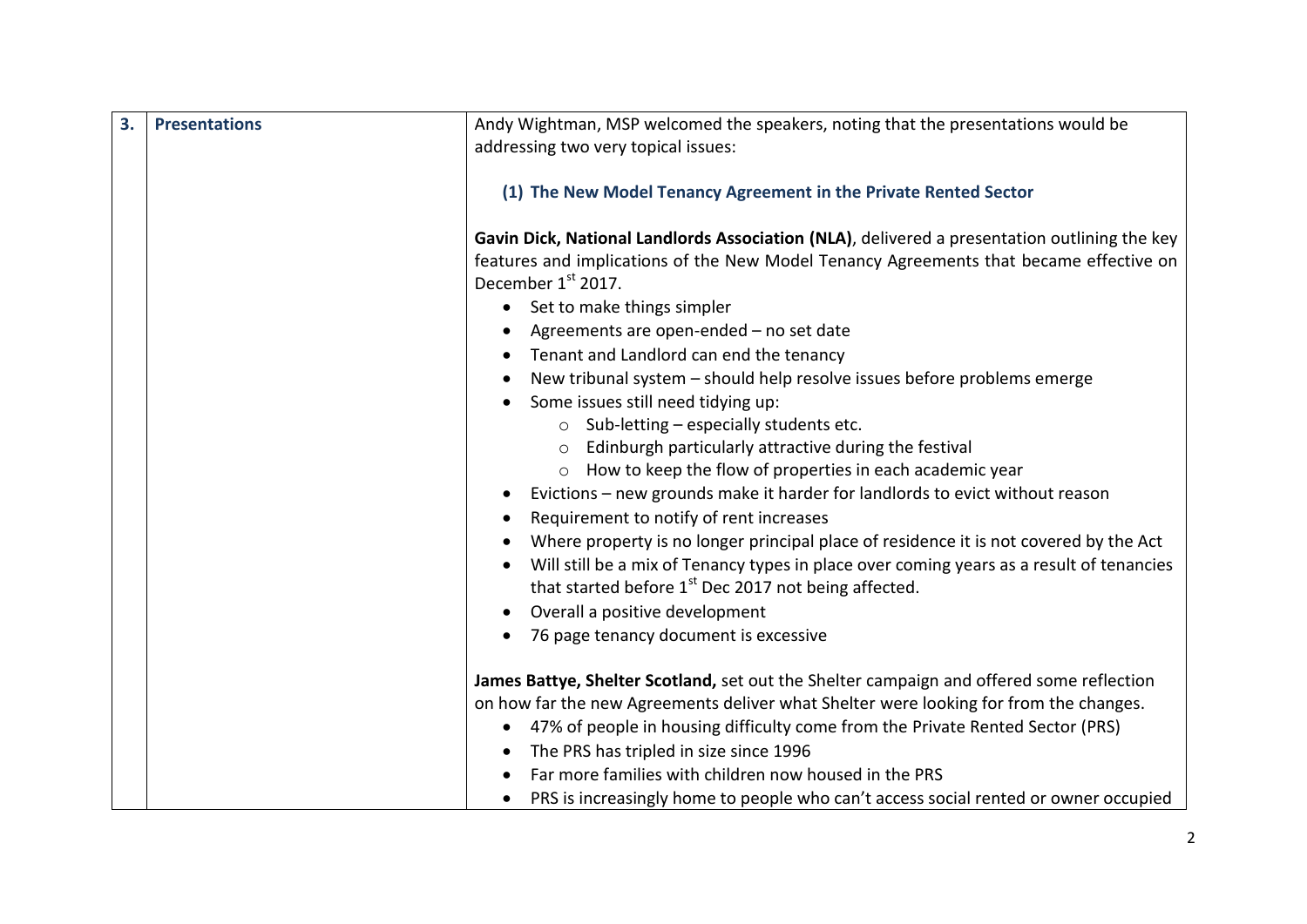|  | sectors - not a tenure of choice<br>The issue of eviction for no reason was a key driver for change<br>$\bullet$<br>Overall, pleased that the model tenancy agreement has been launched<br>$\bullet$<br>It will take time for landlords and tenants to get used to<br>$\bullet$<br>18 grounds for eviction now - must be robust going forward, would be concerned if<br>the eviction process was too easy for landlords<br>Establishing intention - needs close attention<br>$\bullet$<br>Tenants can apply for wrongful eviction order if they can prove the landlord mis-led<br>the tribunal or gave erroneous grounds for termination.<br>Model tenancy is really positive - will deliver uniformity.<br>Rent increases – the need for 3 months notice and the fact that they are limited to 1 |
|--|---------------------------------------------------------------------------------------------------------------------------------------------------------------------------------------------------------------------------------------------------------------------------------------------------------------------------------------------------------------------------------------------------------------------------------------------------------------------------------------------------------------------------------------------------------------------------------------------------------------------------------------------------------------------------------------------------------------------------------------------------------------------------------------------------|
|  | per annum is positive.<br>Tenants can challenge any increases above the rate of inflation<br>$\bullet$<br>Rent pressure zone can help in areas where rents are high - limit increase to<br>$CPI+(1)\%$<br>Ultimately it will strengthen the security of tenure for tenants<br>Shelter have produced lots of on-line resources and literature which hopefully<br>$\bullet$<br>tenants and professionals will find useful.                                                                                                                                                                                                                                                                                                                                                                          |
|  | Q&As - A question and answer session prompted a discussion about the issues raised and<br>the following points were noted:                                                                                                                                                                                                                                                                                                                                                                                                                                                                                                                                                                                                                                                                        |
|  | A lot of tenants/members wanted the security of fixed tenancy term that was in the<br>$\bullet$<br>original Bill.<br>National Landlords Association (NLA) was supportive of a minimum 6 month period,<br>but recognise that fixed terms remove flexibility for those who need to move quickly.<br>A point of clarification - Gavin suggested that there will be an annual increase - the<br>Act limits increase to 1 per annum but there is no obligation to increase.<br>NLA see that the new system will trigger annual increases as it is now written into the<br>$\bullet$<br>tenancy document. Given the changes to taxation of the sector, it would make                                                                                                                                    |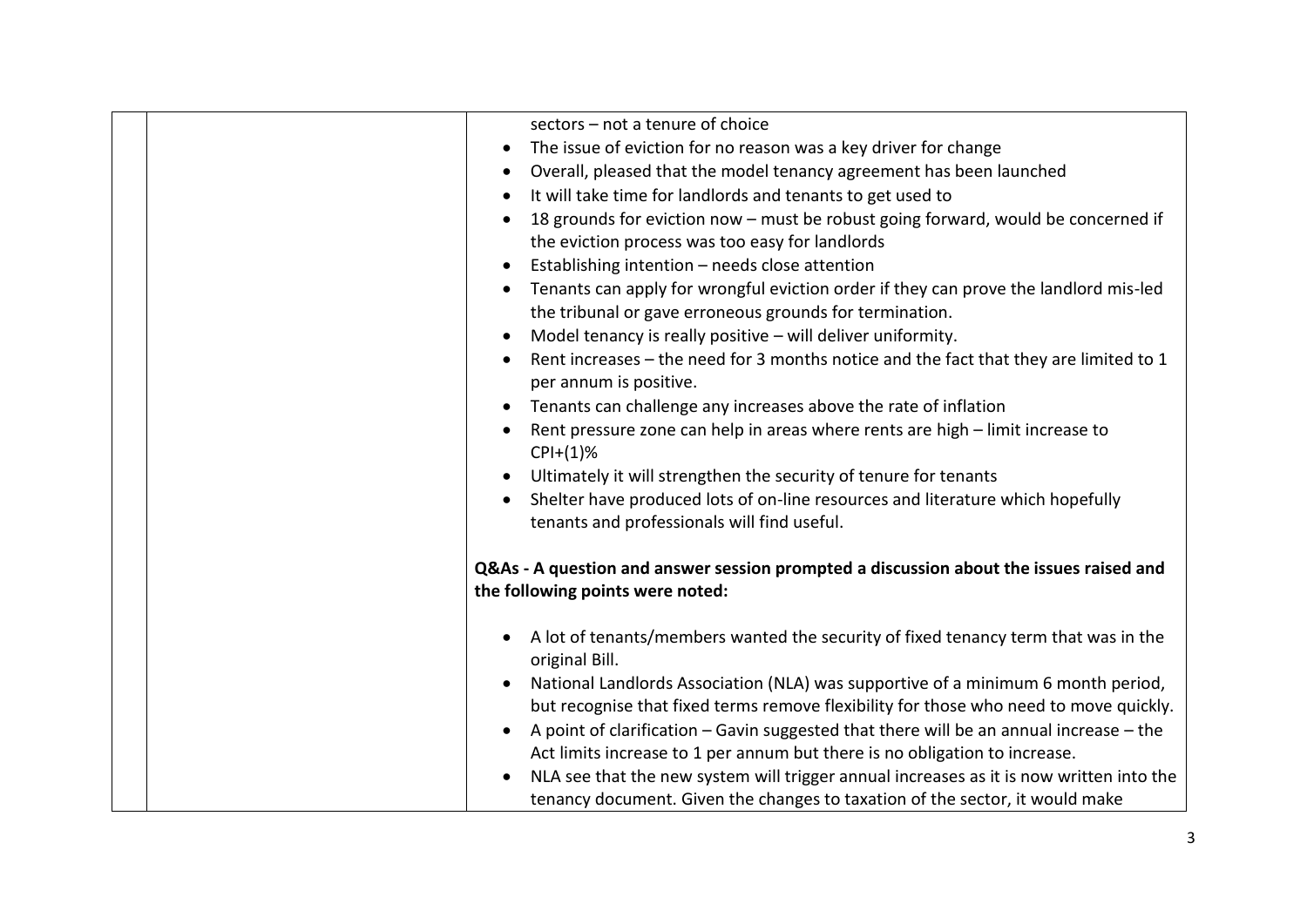| business sense to impose annual increases.<br>SL&E have concerns and believe close monitoring is needed. Our members are rural<br>based – need rolling properties for farm workers. The changes mean properties are<br>likely to be lost to long-term lets or holiday homes.<br>NLA agree that there are still challenges, but better position now than before -<br>challenges could usefully be addressed on an ongoing basis as they are uncovered.<br>Highlights the problems faced by tenants looking for Rural housing - need secure,<br>low-cost housing for the long term.                                                                                                                                                                                                                                                                                                |
|----------------------------------------------------------------------------------------------------------------------------------------------------------------------------------------------------------------------------------------------------------------------------------------------------------------------------------------------------------------------------------------------------------------------------------------------------------------------------------------------------------------------------------------------------------------------------------------------------------------------------------------------------------------------------------------------------------------------------------------------------------------------------------------------------------------------------------------------------------------------------------|
| Andy Wightman, MSP thanked Gavin and James before moving to the next topic:                                                                                                                                                                                                                                                                                                                                                                                                                                                                                                                                                                                                                                                                                                                                                                                                      |
| (2) The National Homelessness Strategy                                                                                                                                                                                                                                                                                                                                                                                                                                                                                                                                                                                                                                                                                                                                                                                                                                           |
| Alistair Cameron, Scottish Churches Housing Action, began by announcing that he and his<br>colleagues are delighted that after some resistance a National Strategy has been announced,<br>however feel a number of issues are missing:<br>• Need a National approach to rough sleeping<br>New approach to temporary accommodation - removing it from main-stream stock<br>puts more pressure on that stock. Perhaps lower standards required?<br>Prevention pathways for particular groups - there are good precedents but not<br>integrated.<br>Scottish Government need to recognise homelessness across all it portfolios, not just<br>as a subset of the housing portfolio.<br>Funding - need to move away from funding loopholes in current funding<br>mechanisms but rather mainstream funding.<br>More homes are needed - the price of land needs addressed.<br>$\bullet$ |
| Rev. Russell Barr, Church of Scotland Minister, Edinburgh, advised that he has been<br>involved with the charity 'Fresh Start' in Edinburgh since 1999, however despite good efforts<br>it continues to manage homelessness rather than resolve it. He outlined:                                                                                                                                                                                                                                                                                                                                                                                                                                                                                                                                                                                                                 |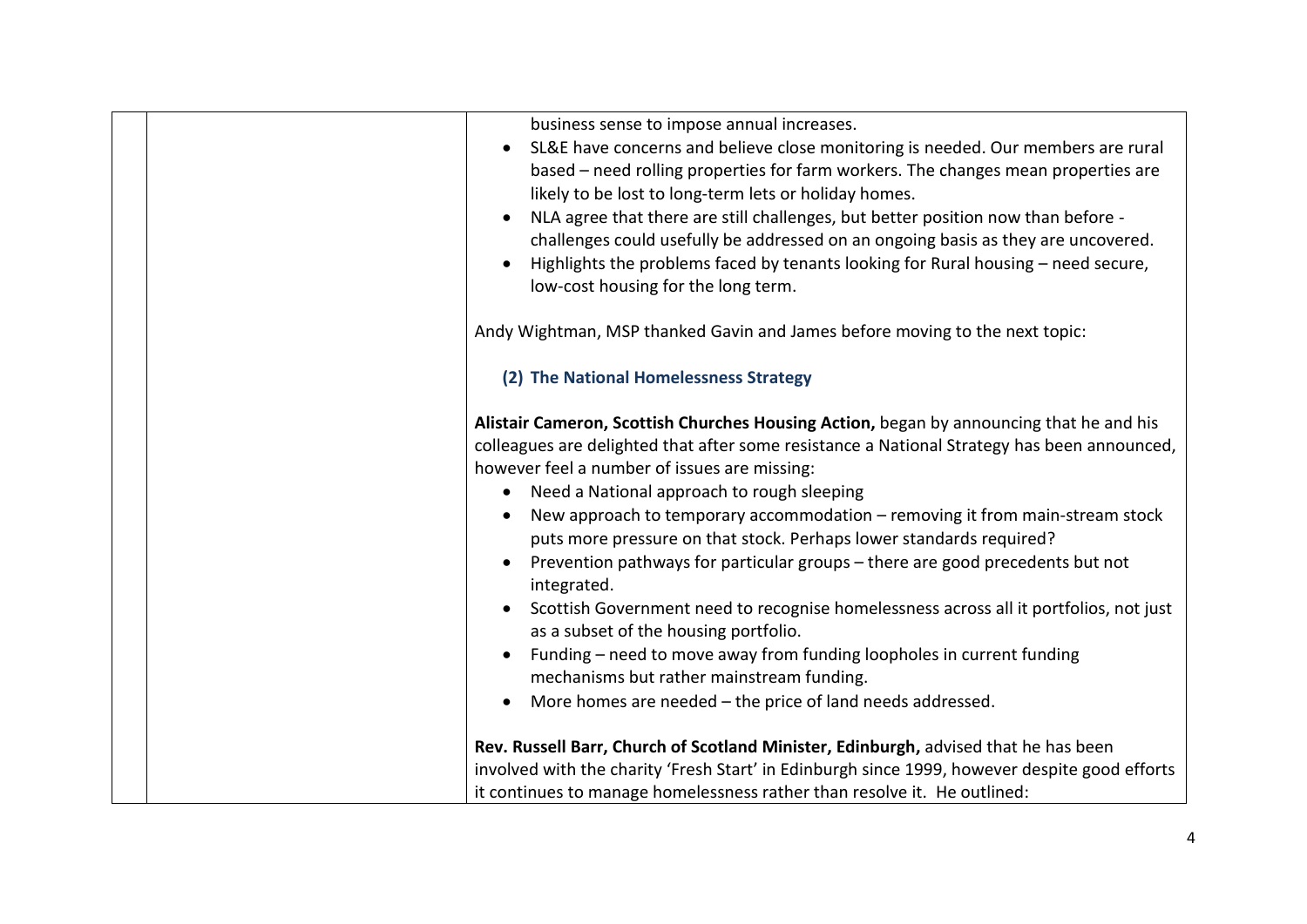| It is broken $-$ a fix is needed<br>$\bullet$                                         |
|---------------------------------------------------------------------------------------|
| A new initiative is welcomed                                                          |
| Working group on Rough Sleeping and Homelessness has been set $up - 12$ members,      |
| well represented by experts (short-life working group). It is looking at 4 questions: |
| 1) What can be done to reduce Rough Sleeping this winter?                             |
| 2) How we end Rough Sleeping?                                                         |
| 3) How we transform the use of temporary accommodation?                               |
| 4) What can be done to end homelessness?                                              |
| Lynne McMath, Crisis, followed on from Rev. Barr to explain what the Working Group is |
| doing to answer these questions as detailed above and outlined:                       |
| No money for Q1                                                                       |
| £50 million from Scottish Government from April 2018 for Q2,3 & 4                     |
| Had to think creatively and focus on urban conurbations<br>$\bullet$                  |
| Recognised recommendations for Q1 might contradict Q2, 3 & 4                          |
| Looked at pilot solutions to tackle Q1 that might usefully be rolled out.             |
| Triage for rough sleepers - most vulnerable at the head of the queue                  |
| Joined up working - shared data between core agencies is needed.                      |
| 1 <sup>st</sup> December introduced the following measures:                           |
| Edinburgh - biggest increase in numbers of rough sleepers so:<br>$\circ$              |
| Night shelter increased from 60 to 75<br>$\circ$                                      |
| 12 B&Bs identified for entrenched rough sleepers<br>$\circ$                           |
| Edinburgh, Glasgow and Aberdeen - Increased outreach capacity<br>$\circ$              |
| Front-line staff to access personal budgets to provide services direct                |
| Response to the extreme weather conditions<br>$\circ$                                 |
| Next steps - Deliver                                                                  |
|                                                                                       |
| $\circ$ Q2 - By February                                                              |
| $Q3 - By April$                                                                       |
| $\circ$ Q4 – By May                                                                   |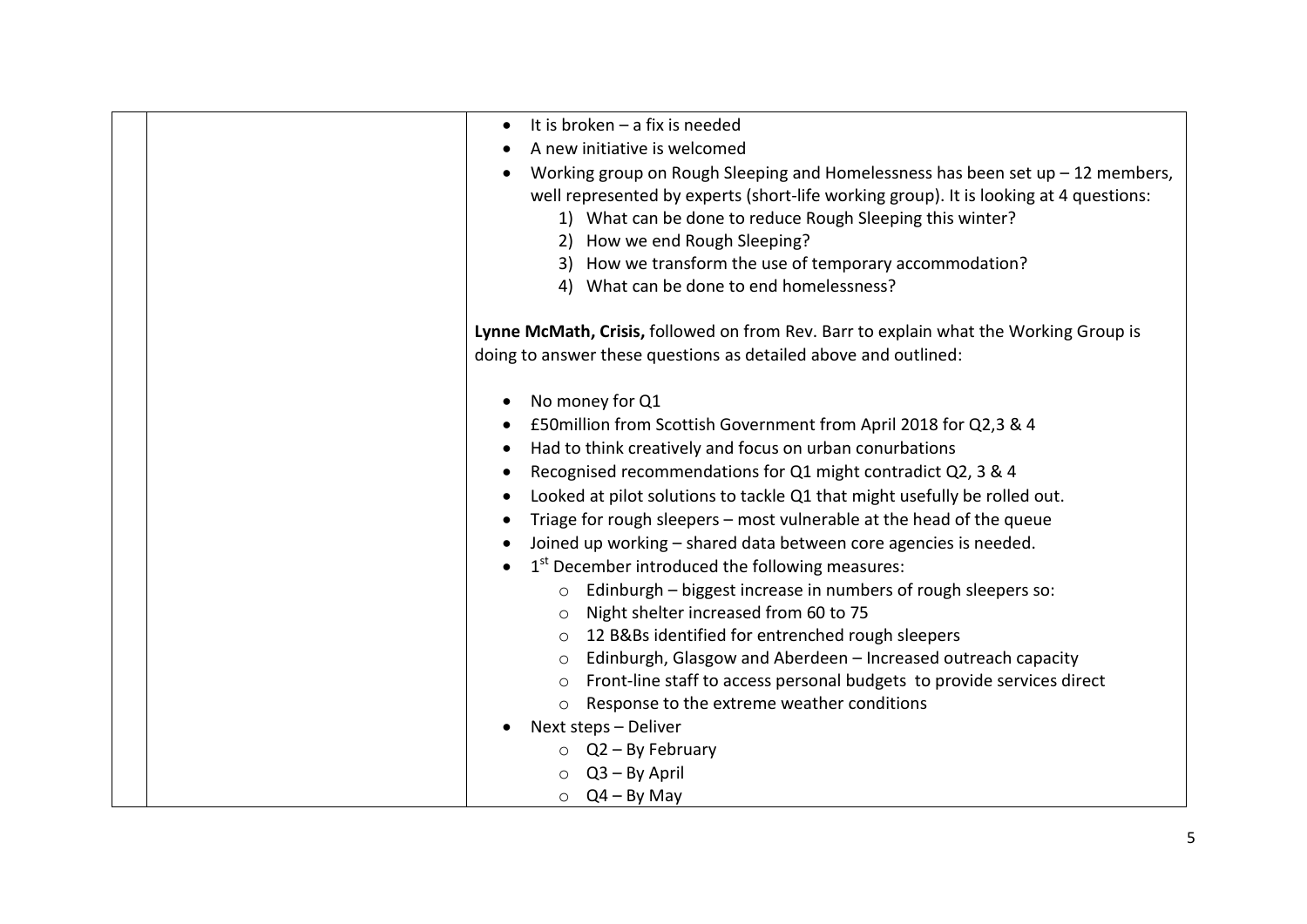|    |                                           | Q&As - A question and answer session prompted a discussion about the issues raised and<br>the following points were noted:                  |
|----|-------------------------------------------|---------------------------------------------------------------------------------------------------------------------------------------------|
|    |                                           | Concerns about whether efforts are being hampered by people forgetting about<br>$\bullet$<br>homelessness in the summer.                    |
|    |                                           | The recent 'Big Sleepout' in Edinburgh raised awareness and we hope to turn this to<br>$\bullet$<br>our advantage.                          |
|    |                                           | Whether there is enough time over the lifetime of the group to address what is a<br>systemic issue.                                         |
|    |                                           | Group won't stop after May 2018 - recommendations need to be delivered and we<br>will work to hold Ministers to account.                    |
|    |                                           | No more research is needed. Action is needed - but a focus on sustainability is one<br>on the groups' challenges.                           |
|    |                                           | The group is not working in a vacuum $-$ action group can generate agenda items for<br>existing groups.                                     |
|    |                                           | Andy Wightman, MSP thanked the speakers for bringing to life the work of the group and<br>stressing the sense of urgency that underpins it. |
| 4. | <b>Applications for Membership of the</b> | The following applications for membership were approved:                                                                                    |
|    | <b>Cross Party Group on Housing</b>       | Diane Marr, Network Development Manager - Cyrenians' Scottish Centre for Conflict<br>$\bullet$<br>Resolution.                               |
|    |                                           | Jack Kelly, Registers of Scotland.<br>$\bullet$                                                                                             |
|    |                                           | The following application was not approved:                                                                                                 |
|    |                                           | Shotts Tenants and Residents Association -                                                                                                  |
|    |                                           | There is a concern that this would set a precedent for lots of individual tenant and resident                                               |
|    |                                           | groups to request membership and the group does not have capacity for this. However, it                                                     |